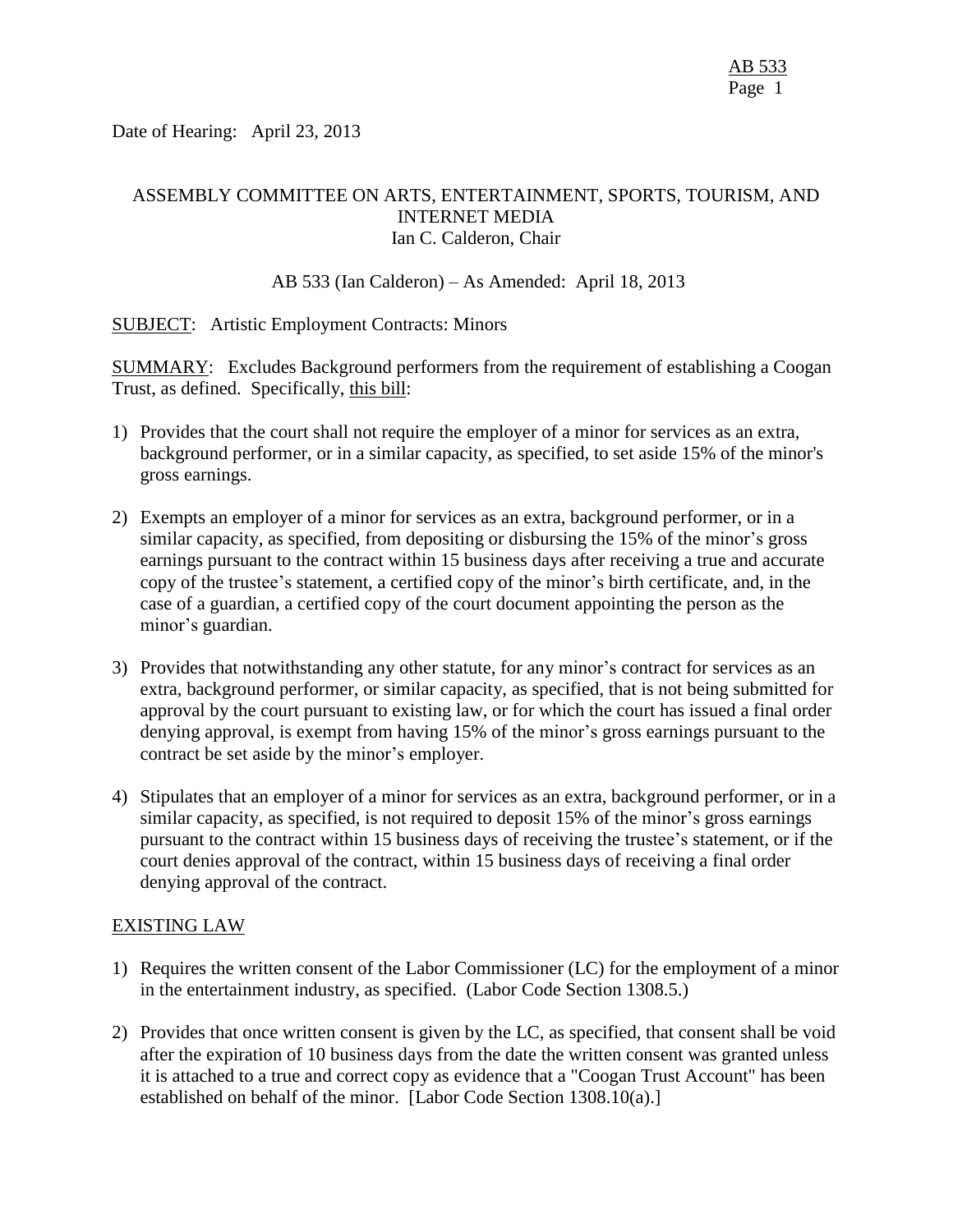- 3) Requires that 15% of a minor's gross earnings be set aside by the minor's employer in trust, in an account or other savings plan, and preserved for the benefit of the minor in accordance with Section 6753. [Family Code Section 6752 (b) $(1)$ .]
- 4) Further requires that the minor's employer shall deposit or disburse the 15% of the minor's gross earnings within 15 business days as specified. [Family Code Section 6752(b)(4).]
- 5) Pending receipt of (among other things proof of the establishment of a trust account), the minor's employer shall hold, for the benefit of the minor, the 15% of the minor's gross earnings pursuant to the contract. [Family Code Section 6752 (b)(1).]
- 6) If a parent, guardian, or trustee fails to provide the minor's employer with a true and accurate photocopy of the trustee's statement within 180 days after the commencement of employment, the employer shall forward to The Actors' Fund of America 15% of the minor's gross earnings. [Family Code Section 6752 (b)(9)(A).]
- 7) Provides that if a minor renders services as an extra, background performer, or in a similar capacity through an agency or service that provides one or more of those performers for a fee (casting agency), the agency or service shall be considered the minor's employer for the purposes of this chapter. [Family Code Section 6750 (b)(3).]

# FISCAL EFFECT: Unknown

# COMMENTS:

1) Author's Statement and Support: According to the author, "Existing law requires that all child actors must have 15% of their earnings set aside in a Coogan Trust Account, which may not be accessed by anyone - including the child actor - until after they become adults. For child actors who earn large sums as principal performers, the Coogan law provides needed and beneficial protection. However, for kids who only work once or twice a year as an extra or background performer, this requirement is an unnecessary and inefficient waste, and simply denies kids some summer fun money. AB 533 corrects this situation and removes the requirement that the parents of background kids have to create Coogan accounts.

Central Casting, the largest casting agency in the world, that background kids work less than 2 times a year on average. The author concludes, "The daily pay rate for the background actors is \$64/8 non-union and \$145/8 for kids who are in SAG/AFTRA. When you take out 20% for their agent; 7% for taxes; 15% a Coogan Account, very little is left to deposit. Given that some banks charge fees for the Coogan Account, and draw it from the corpus of the trust, this pittance is exhausted quickly. For those accounts which are in place - waiting until a child reaches majority to release the funds is really inefficient and does little further our goal with the Coogan Act to protect kids."

According to The Actor's Fund of America (AFA), "the Unclaimed Coogan Fund has over 36,000 individual deposits, and over 31,000 of them are for less than \$99." Very few have aggregated sums of substance, which leads AFA to conclude it's probably all Background players who are abandoning their money rather than establish a Coogan Trust Account.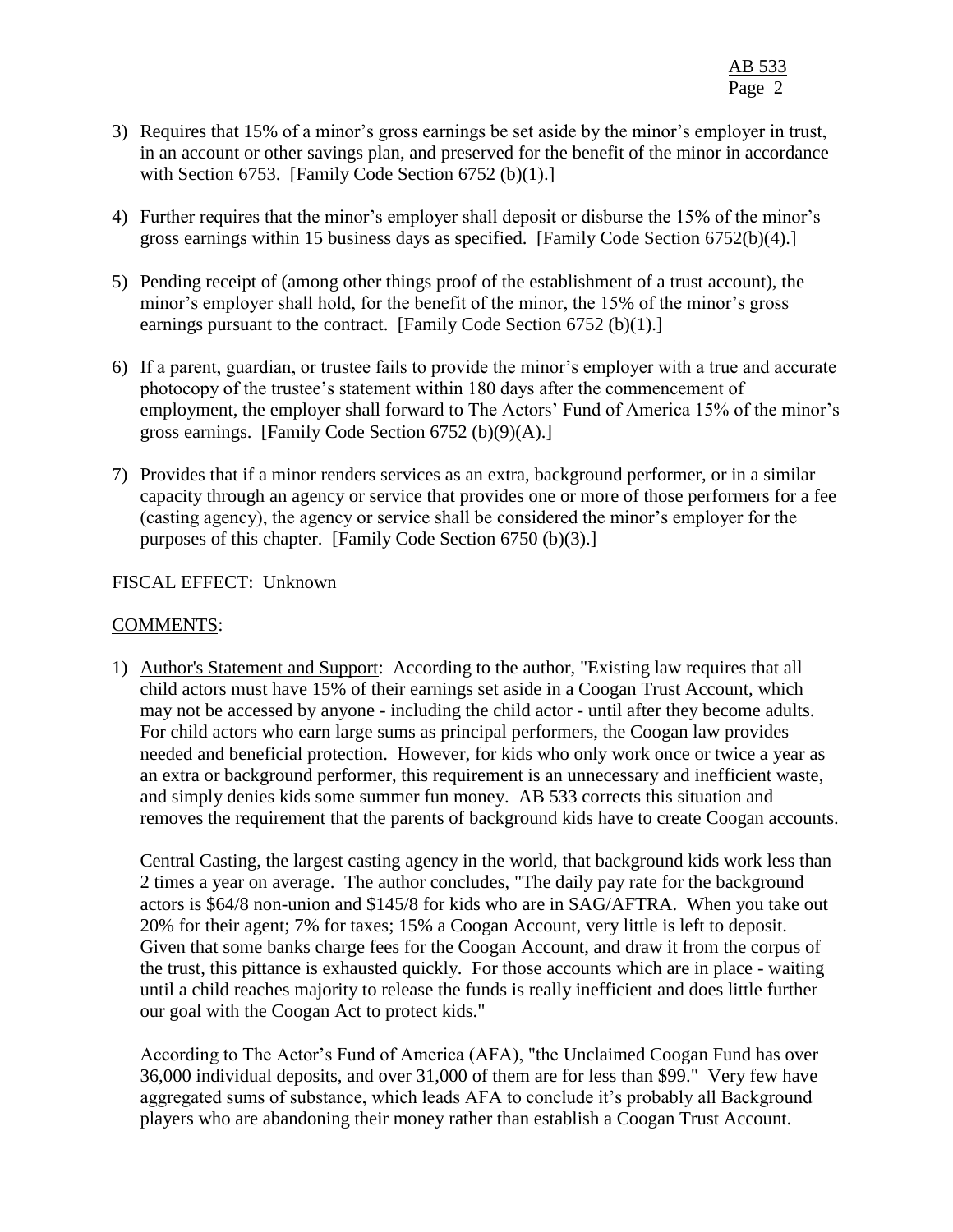In a recent article discussing the ongoing class action lawsuit against Bank of America, (alleging that their practice of collecting fees from Coogan Account Trust Funds violates the Coogan Act), it was noted that BofA requires a minimum deposit amount of \$300, and will charge service fees on accounts which slip below that limit. Backstage, *Did Bank of America Steal From Child Actors?* Sean J. Miller, Sept. 24, 2012. Other banks also charge fees for the establishment and maintenance of Coogan Accounts.

- 2) Employment of Minors Entertainment Work Permit: According to the California State Department of Industrial Relations Web site, generally, all minors under18 years of age employed in the state of California must have a permit to work. The Labor Code further provides, in Section 1308.9(a), that if the LC provides written consent pursuant to Labor Code Section 1308.5, for the employment of a minor in the entertainment industry, that consent shall be void after the expiration of 10 business days from the date written consent was granted, unless it is attached to a true and correct copy of the trustee's statement evidencing the establishment on behalf of the minor of a "Coogan Trust Account" pursuant to Chapter 3 (commencing with Section 6750) of Part 3 of Division 11 of the Family Code. If the written consent is attached to a true and correct copy of that trustee's statement, the written consent shall be valid for a six-month period.
- 3) Background The Coogan Act: Blocked Trust Accounts Must be Established for Known and Unknown Child Actors:

The Coogan Act was passed in 1938 in response to Jackie Coogan's plight. Even though he earned millions as a child actor, Coogan was surprised to find out when he reached adulthood that his entire earnings were depleted, because his mother and stepfather spent all his money - legally. The Coogan Act was enacted to preserve a portion of a minor's earnings under an employment contract for creative or artistic services, for the minor's use when he or she reaches the age of majority. SB 1162 (Burton), Chapter 940, Statutes of 1999, overhauled the Coogan Act. Applicable to both court-approved and non-court-approved minors' contracts for creative or artistic employment, SB 1162 required 15% of a minor's earnings to be set aside and deposited into a "Coogan Trust Account", invested in low-risk financial vehicles, and blocked from use until the minor is emancipated or reaches age 18. To enforce the set-aside, SB 1162 imposed a duty on the employer to make the deposit directly into the minor's Coogan Trust Account, which a parent or guardian is required to open at an insured financial institution and to invest in a manner consistent with that of a trustee. Annual accounting is required, and court supervision of trust accounts for minors with courtapproved contracts continues until the minor turns 18.

To further strengthen enforcement of the Coogan Act, the Legislature adopted, and the Governor signed, SB 210 (Burton), Chapter 667, Statutes of 2004, which added the requirement that the LC's written consent for performances of a minor under Labor Code Section 1308.5 be limited to 10 days, unless a Coogan Trust Account has been established.

SB 210 also created a mechanism for payment of the Coogan set-aside to AFA for those child performers whose parents failed to establish a Coogan Trust Account. The AFA holds the money for the benefit of the child until such time as the child claims his or her funds. Periodically AFA will advertise the Unclaimed Coogan Account, and makes best efforts to contact children whose 15% set aside is being held in trust for them.